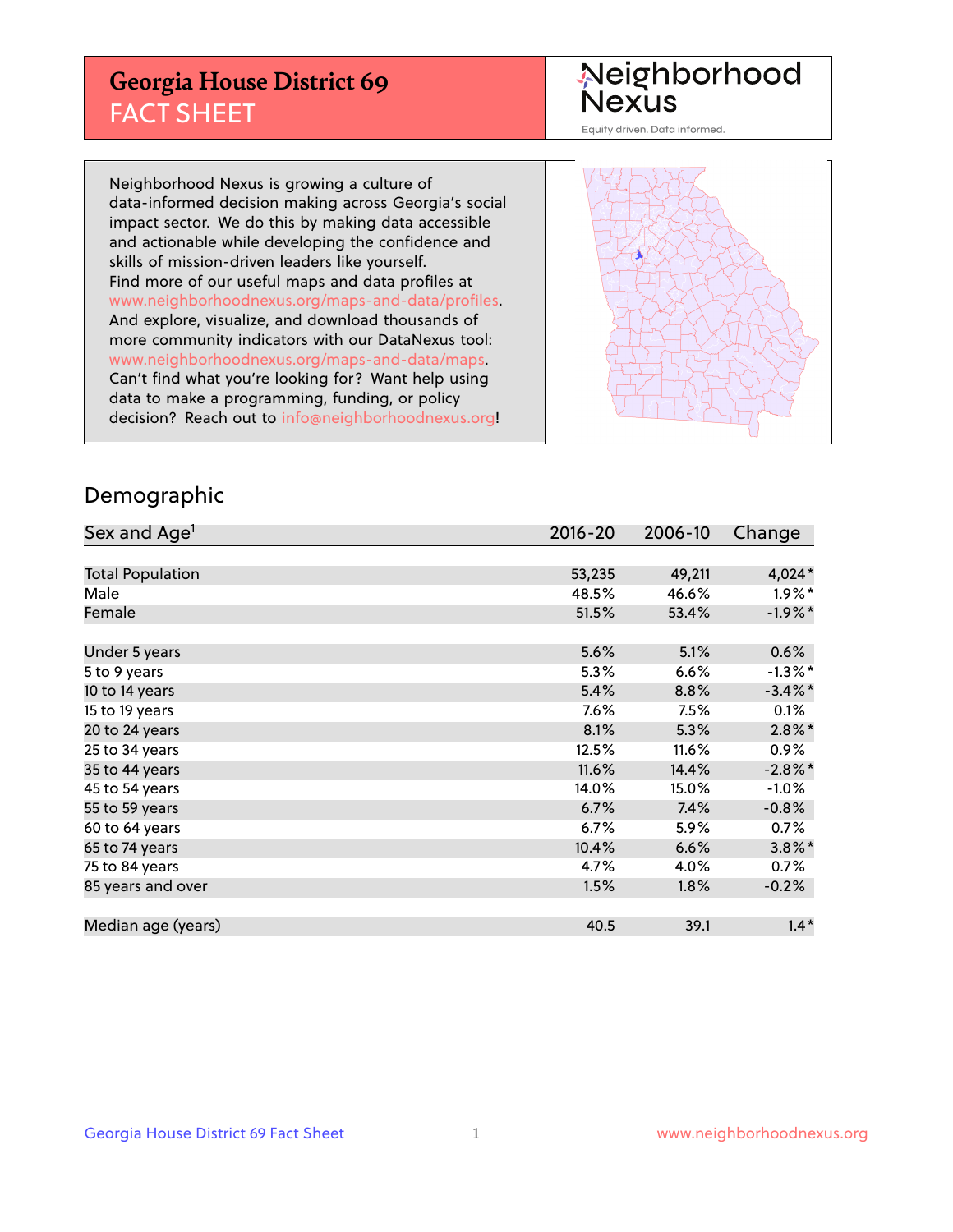## Demographic, continued...

| Race <sup>2</sup>                                            | $2016 - 20$ | 2006-10 | Change     |
|--------------------------------------------------------------|-------------|---------|------------|
| <b>Total population</b>                                      | 53,235      | 49,211  | $4,024*$   |
| One race                                                     | 96.8%       | 97.7%   | $-0.9%$    |
| White                                                        | 30.9%       | 41.4%   | $-10.5%$ * |
| <b>Black or African American</b>                             | 59.8%       | 51.6%   | $8.3\%$ *  |
| American Indian and Alaska Native                            | 0.2%        | 0.1%    | 0.0%       |
| Asian                                                        | 2.6%        | 3.4%    | $-0.7%$    |
| Native Hawaiian and Other Pacific Islander                   | 0.1%        | 0.0%    | 0.1%       |
| Some other race                                              | 3.2%        | 1.2%    | $2.0\%$ *  |
| Two or more races                                            | 3.2%        | 2.3%    | 0.9%       |
| Race alone or in combination with other race(s) <sup>3</sup> | $2016 - 20$ | 2006-10 | Change     |
| Total population                                             | 53,235      | 49,211  | $4,024*$   |
| White                                                        | 33.6%       | 43.0%   | $-9.4%$ *  |
| <b>Black or African American</b>                             | 62.0%       | 53.2%   | $8.8\%$ *  |
| American Indian and Alaska Native                            | 0.9%        | 1.0%    | $-0.1%$    |
| Asian                                                        | 3.7%        | 3.5%    | 0.2%       |
| Native Hawaiian and Other Pacific Islander                   | 0.1%        | 0.1%    | 0.0%       |
| Some other race                                              | 3.7%        | 1.7%    | $2.1\%$ *  |
|                                                              |             |         |            |
| Hispanic or Latino and Race <sup>4</sup>                     | $2016 - 20$ | 2006-10 | Change     |
| Total population                                             | 53,235      | 49,211  | $4,024*$   |
| Hispanic or Latino (of any race)                             | 4.6%        | 4.1%    | 0.5%       |
| Not Hispanic or Latino                                       | 95.4%       | 95.9%   | $-0.5%$    |
| White alone                                                  | 28.9%       | 39.5%   | $-10.7%$ * |
| Black or African American alone                              | 59.6%       | 51.1%   | $8.5\%$ *  |
| American Indian and Alaska Native alone                      | 0.1%        | 0.1%    | $-0.1%$    |
| Asian alone                                                  | 2.5%        | 3.4%    | $-0.9%$    |
| Native Hawaiian and Other Pacific Islander alone             | 0.1%        | 0.0%    | 0.1%       |
| Some other race alone                                        | 1.6%        | 0.3%    | $1.3\%$ *  |
| Two or more races                                            | 2.6%        | 1.5%    | $1.2\%$ *  |
| U.S. Citizenship Status <sup>5</sup>                         | $2016 - 20$ | 2006-10 | Change     |
|                                                              |             |         |            |
| Foreign-born population                                      | 4,085       | 3,886   | 199        |
| Naturalized U.S. citizen                                     | 65.3%       | 61.7%   | 3.6%       |
| Not a U.S. citizen                                           | 34.7%       | 38.3%   | $-3.6%$    |
| Citizen, Voting Age Population <sup>6</sup>                  | 2016-20     | 2006-10 | Change     |
| Citizen, 18 and over population                              | 40,432      | 35,302  | $5,130*$   |
| Male                                                         | 47.9%       | 44.2%   | $3.7\%$ *  |
| Female                                                       | 52.1%       | 55.8%   | $-3.7\%$ * |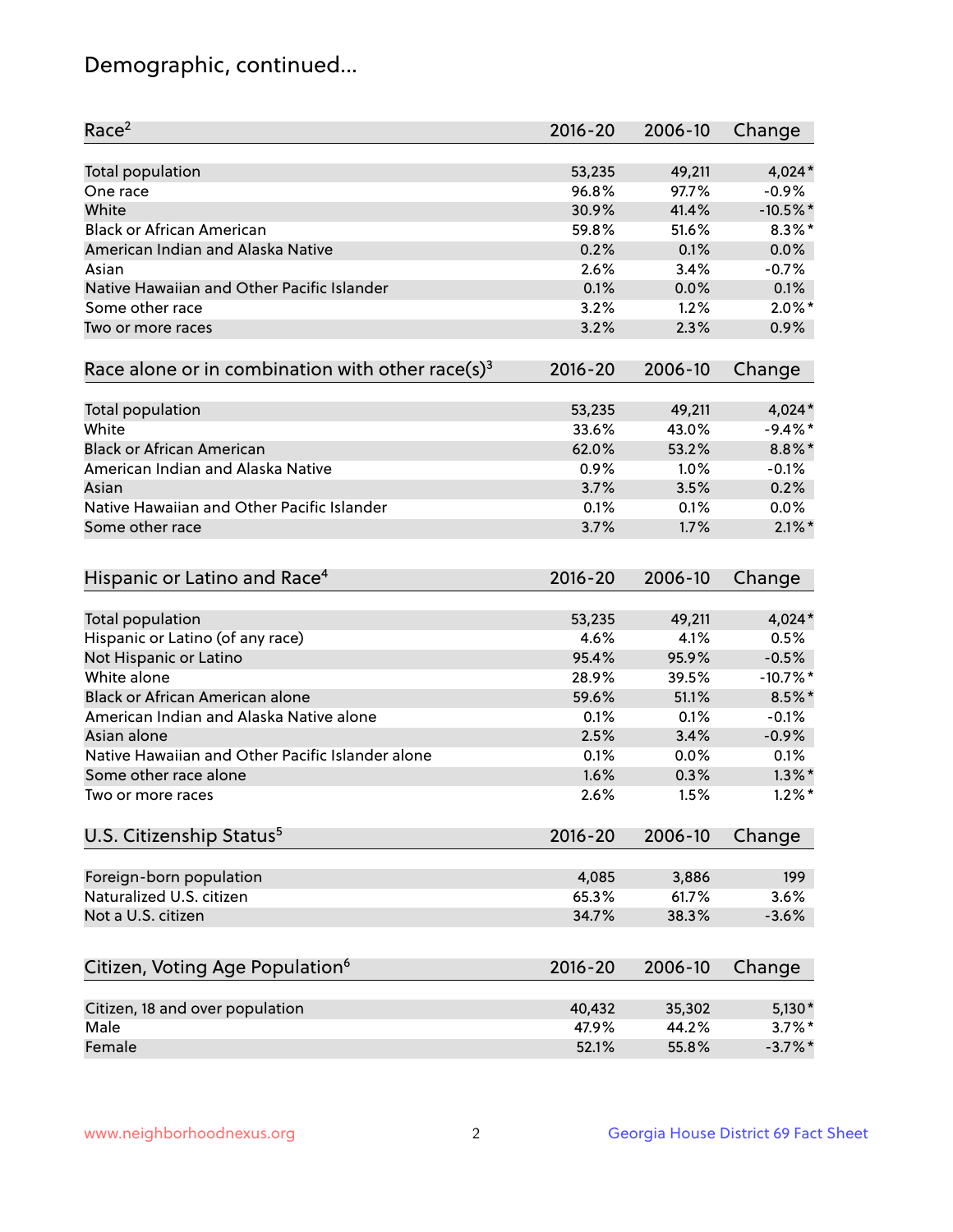#### Economic

| Income <sup>7</sup>                                 | $2016 - 20$ | 2006-10 | Change     |
|-----------------------------------------------------|-------------|---------|------------|
|                                                     |             |         |            |
| All households                                      | 19,492      | 18,402  | 1,090*     |
| Less than \$10,000                                  | 4.4%        | 3.5%    | 0.9%       |
| \$10,000 to \$14,999                                | 1.7%        | 3.2%    | $-1.5%$    |
| \$15,000 to \$24,999                                | 5.3%        | 9.0%    | $-3.7\%$ * |
| \$25,000 to \$34,999                                | 7.9%        | 10.3%   | $-2.4\%$ * |
| \$35,000 to \$49,999                                | 9.9%        | 13.9%   | $-4.0\%$ * |
| \$50,000 to \$74,999                                | 21.7%       | 18.2%   | $3.5\%$ *  |
| \$75,000 to \$99,999                                | 18.1%       | 16.8%   | 1.3%       |
| \$100,000 to \$149,999                              | 17.7%       | 17.1%   | 0.5%       |
| \$150,000 to \$199,999                              | 7.6%        | 4.3%    | $3.3\%$ *  |
| \$200,000 or more                                   | 5.7%        | 3.6%    | $2.1\%$ *  |
| Median household income (dollars)                   | 73,746      | 62,534  | $11,212*$  |
| Mean household income (dollars)                     | 90,640      | 74,506  | 16,134*    |
| With earnings                                       | 77.7%       | 81.5%   | $-3.7%$ *  |
| Mean earnings (dollars)                             | 88,553      | 73,790  | 14,763*    |
| <b>With Social Security</b>                         | 32.7%       | 27.1%   | $5.6\%$ *  |
| Mean Social Security income (dollars)               | 21,803      | 15,759  | $6,044*$   |
| With retirement income                              | 28.1%       | 24.9%   | $3.2\%$ *  |
| Mean retirement income (dollars)                    | 36,233      | 25,717  | 10,515*    |
| With Supplemental Security Income                   | 5.1%        | 2.4%    | $2.7\%$ *  |
| Mean Supplemental Security Income (dollars)         | 10,157      | 7,942   | $2,215*$   |
| With cash public assistance income                  | 1.0%        | 2.0%    | $-1.0%$    |
| Mean cash public assistance income (dollars)        | $\mathbf 0$ | 3,335   | $-3,335*$  |
| With Food Stamp/SNAP benefits in the past 12 months | 8.7%        | 6.4%    | $2.3\%$ *  |
|                                                     |             |         |            |
| Families                                            | 13,837      | 13,229  | 608        |
| Less than \$10,000                                  | 3.9%        | 2.1%    | 1.8%       |
| \$10,000 to \$14,999                                | 1.2%        | 2.1%    | $-0.9%$    |
| \$15,000 to \$24,999                                | 2.6%        | 6.8%    | $-4.3\%$ * |
| \$25,000 to \$34,999                                | 6.7%        | 8.2%    | $-1.5%$    |
| \$35,000 to \$49,999                                | 9.3%        | 11.8%   | $-2.5%$    |
| \$50,000 to \$74,999                                | 20.8%       | 19.3%   | 1.5%       |
| \$75,000 to \$99,999                                | 17.4%       | 19.5%   | $-2.1%$    |
| \$100,000 to \$149,999                              | 21.2%       | 20.0%   | 1.1%       |
| \$150,000 to \$199,999                              | 9.1%        | 5.7%    | $3.4\%$ *  |
| \$200,000 or more                                   | 7.8%        | 4.4%    | $3.4\%$ *  |
| Median family income (dollars)                      | 82,939      | 74,547  | 8,392*     |
| Mean family income (dollars)                        | 101,215     | 83,872  | 17,343*    |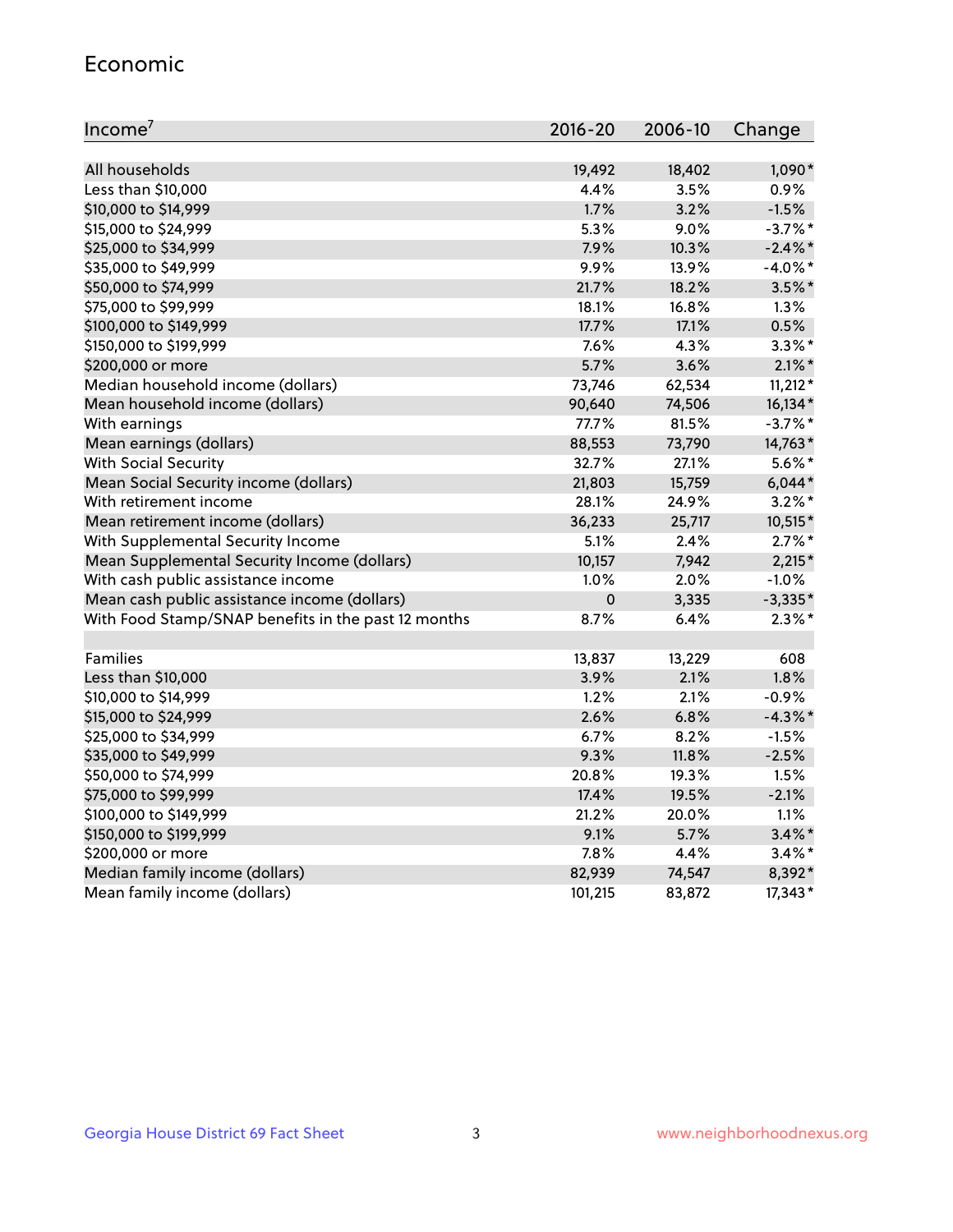## Economic, continued...

| Income, continued <sup>8</sup>                           | 2016-20 | 2006-10 | Change    |
|----------------------------------------------------------|---------|---------|-----------|
|                                                          |         |         |           |
| Nonfamily households                                     | 5,655   | 5,173   | 483       |
| Median nonfamily income (dollars)                        | 52,322  | 38,024  | 14,298*   |
| Mean nonfamily income (dollars)                          | 57,187  | 47,637  | $9,550*$  |
|                                                          |         |         |           |
| Median earnings for workers (dollars)                    | 39,286  | 35,573  | $3,713*$  |
| Median earnings for male full-time, year-round workers   | 51,286  | 50,950  | 337       |
| (dollars)                                                |         |         |           |
| Median earnings for female full-time, year-round workers | 46,937  | 40,235  | $6,702*$  |
| (dollars)                                                |         |         |           |
|                                                          |         |         |           |
| Per capita income (dollars)                              | 34,366  | 28,459  | 5,908*    |
|                                                          |         |         |           |
| Families and People Below Poverty Level <sup>9</sup>     | 2016-20 | 2006-10 | Change    |
|                                                          |         |         |           |
| <b>All families</b>                                      | 6.3%    | 5.6%    | 0.8%      |
| With related children under 18 years                     | 8.3%    | 8.8%    | $-0.5%$   |
| With related children under 5 years only                 | 9.6%    | 5.8%    | 3.7%      |
| Married couple families                                  | 3.2%    | 1.7%    | 1.5%      |
| With related children under 18 years                     | 5.3%    | 2.3%    | 3.0%      |
| With related children under 5 years only                 | 20.9%   | 3.6%    | 17.3%     |
| Families with female householder, no husband present     | 13.8%   | 19.6%   | $-5.8%$   |
| With related children under 18 years                     | 13.7%   | 25.7%   | $-12.0%$  |
| With related children under 5 years only                 | 2.0%    | 14.0%   | $-12.0%$  |
|                                                          |         |         |           |
| All people                                               | 7.3%    | 7.4%    | $-0.0%$   |
| Under 18 years                                           | 8.8%    | 11.6%   | $-2.8%$   |
| Related children under 18 years                          | 8.3%    | 11.4%   | $-3.2%$   |
| Related children under 5 years                           | 11.6%   | 7.8%    | 3.8%      |
| Related children 5 to 17 years                           | 7.0%    | 12.3%   | $-5.3%$   |
| 18 years and over                                        | 7.0%    | 5.9%    | 1.0%      |
| 18 to 64 years                                           | 7.3%    | 6.3%    | 0.9%      |
| 65 years and over                                        | 5.8%    | 3.9%    | 1.9%      |
| People in families                                       | 6.1%    | 6.4%    | $-0.3%$   |
| Unrelated individuals 15 years and over                  | 14.1%   | 13.5%   | 0.6%      |
|                                                          |         |         |           |
| Non-Hispanic white people                                | 6.9%    | 3.2%    | $3.7\%$ * |
| Black or African-American people                         | 6.5%    | 10.1%   | $-3.7%$   |
| Asian people                                             | 2.0%    | 4.2%    | $-2.2%$   |
| Hispanic or Latino people                                | 3.9%    | 19.8%   | $-15.9%$  |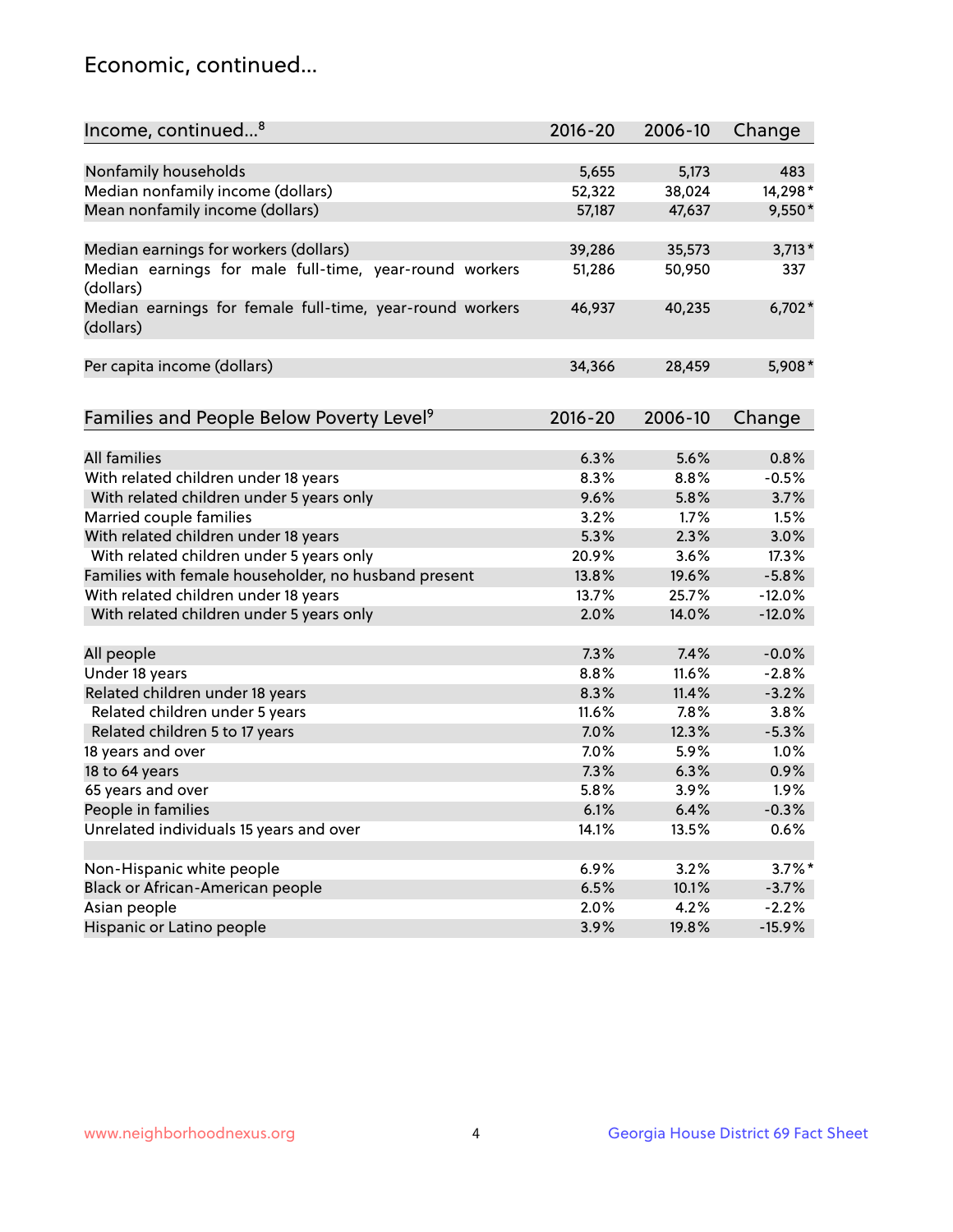## Employment

| Employment Status <sup>10</sup>                                             | $2016 - 20$ | 2006-10 | Change     |
|-----------------------------------------------------------------------------|-------------|---------|------------|
|                                                                             |             |         |            |
| Population 16 years and over                                                | 43,838      | 38,255  | 5,583*     |
| In labor force                                                              | 63.9%       | 67.2%   | $-3.4%$    |
| Civilian labor force                                                        | 63.4%       | 66.9%   | $-3.4%$    |
| Employed                                                                    | 58.6%       | 60.6%   | $-2.0%$    |
| Unemployed                                                                  | 4.8%        | 6.3%    | $-1.5%$    |
| <b>Armed Forces</b>                                                         | 0.4%        | 0.3%    | 0.1%       |
| Not in labor force                                                          | 36.1%       | 32.8%   | 3.4%       |
|                                                                             |             |         |            |
| Civilian labor force                                                        | 27,806      | 25,582  | $2,224*$   |
| <b>Unemployment Rate</b>                                                    | 7.6%        | 9.3%    | $-1.8%$    |
| Females 16 years and over                                                   | 23,072      | 21,175  | 1,897*     |
| In labor force                                                              | 58.5%       | 60.8%   | $-2.3%$    |
| Civilian labor force                                                        | 58.5%       | 60.7%   | $-2.2%$    |
| Employed                                                                    | 53.2%       | 55.7%   | $-2.5%$    |
|                                                                             |             |         |            |
| Own children of the householder under 6 years                               | 3,460       | 3,193   | 267        |
| All parents in family in labor force                                        | 69.5%       | 70.8%   | $-1.3%$    |
|                                                                             |             |         |            |
| Own children of the householder 6 to 17 years                               | 7,000       | 8,490   | $-1,490*$  |
| All parents in family in labor force                                        | 78.2%       | 80.8%   | $-2.6%$    |
|                                                                             |             |         |            |
| Industry <sup>11</sup>                                                      | $2016 - 20$ | 2006-10 | Change     |
|                                                                             |             |         |            |
| Civilian employed population 16 years and over                              | 25,703      | 23,190  | $2,513*$   |
| Agriculture, forestry, fishing and hunting, and mining                      | 0.4%        | 0.1%    | 0.3%       |
| Construction                                                                | 4.3%        | 5.4%    | $-1.0%$    |
| Manufacturing                                                               | 6.8%        | 6.0%    | 0.8%       |
| Wholesale trade                                                             | 3.6%        | 3.5%    | 0.0%       |
| Retail trade                                                                | 10.4%       | 11.2%   | $-0.8%$    |
| Transportation and warehousing, and utilities                               | 12.3%       | 13.5%   | $-1.2%$    |
| Information                                                                 | 3.8%        | 3.4%    | 0.4%       |
| Finance and insurance, and real estate and rental and leasing               | 5.2%        | 8.7%    | $-3.5%$ *  |
| Professional, scientific, and management, and administrative                | 10.2%       | $9.6\%$ | 0.6%       |
| and waste management services                                               |             |         |            |
| Educational services, and health care and social assistance                 | 22.2%       | 19.2%   | $2.9\%$ *  |
| Arts, entertainment, and recreation, and accommodation and<br>food services | 9.1%        | 6.9%    | $2.2\%$ *  |
| Other services, except public administration                                | 5.8%        | 4.5%    | 1.4%       |
| Public administration                                                       | 5.9%        | 7.9%    | $-2.0\%$ * |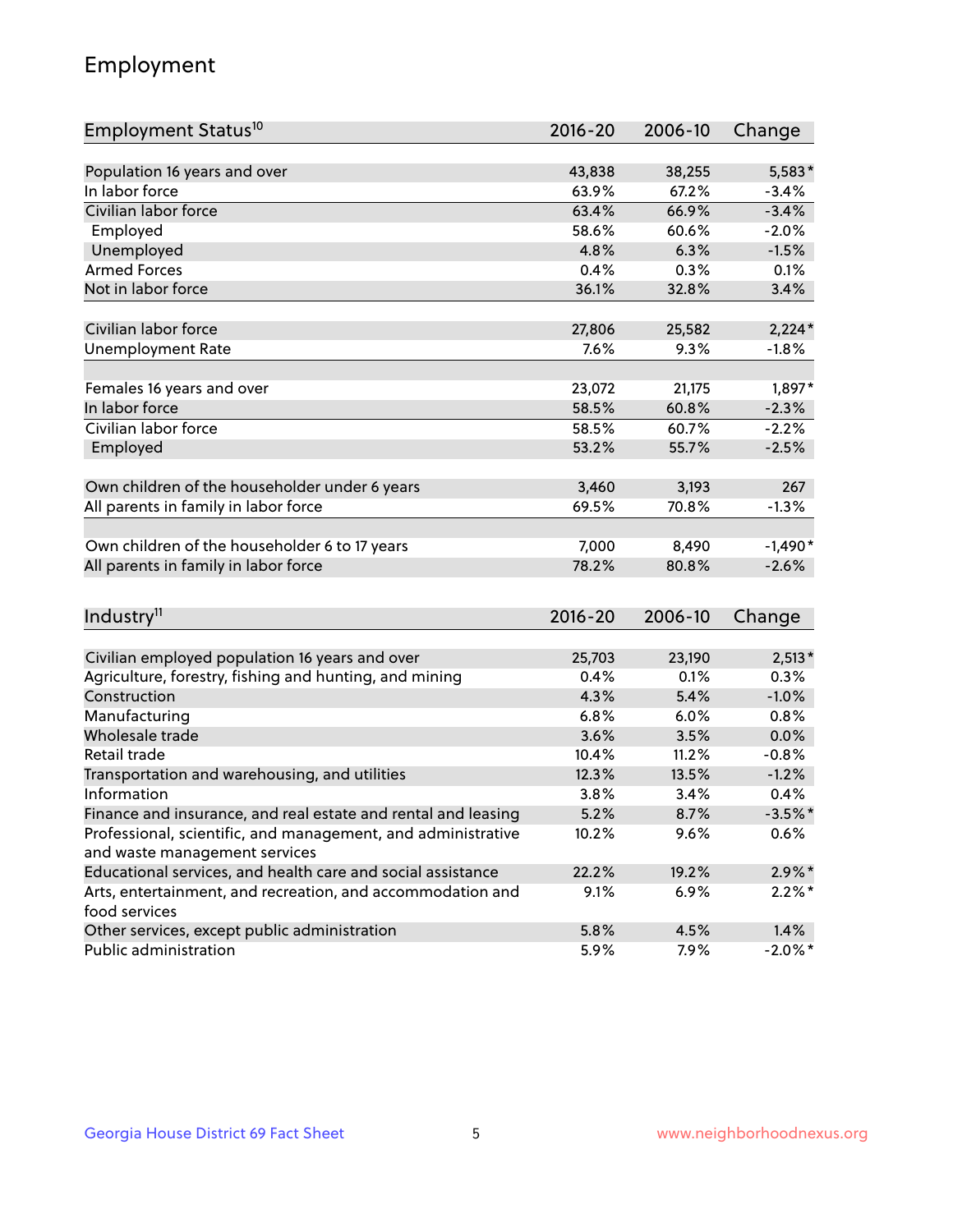## Employment, continued...

| Civilian employed population 16 years and over<br>$2,513*$<br>25,703<br>23,190<br>Management, business, science, and arts occupations<br>40.1%<br>38.5%<br>$1.7\%$<br>17.2%<br>14.4%<br>$2.8\%$ *<br>Service occupations<br>Sales and office occupations<br>$-9.2%$<br>20.3%<br>29.5%<br>6.0%<br>6.3%<br>$-0.3%$<br>Natural<br>and<br>resources,<br>construction,<br>maintenance<br>11.3%<br>$5.0\%$ *<br>16.3%<br>$2016 - 20$<br>2006-10<br>Change<br>Civilian employed population 16 years and over<br>$2,513*$<br>25,703<br>23,190<br>Private wage and salary workers<br>78.6%<br>76.7%<br>1.9%<br>$-2.1%$<br>Government workers<br>16.6%<br>18.7%<br>Self-employed in own not incorporated business workers<br>4.7%<br>0.2%<br>4.5%<br>Unpaid family workers<br>$-0.0%$<br>0.2%<br>0.2%<br>2019<br>2010<br>Change<br>Total Jobs in district<br>19,607<br>15,650<br>3,957<br>Held by residents of district<br>$-3.4%$<br>10.0%<br>13.4%<br>Held by non-residents of district<br>3.4%<br>90.0%<br>86.6%<br>2019<br>2010<br>Change<br>Total Jobs in district<br>19,607<br>15,650<br>3,957<br>Goods Producing sectors<br>9.4%<br>7.2%<br>2.2%<br>Trade, Transportation, and Utilities sectors<br>27.9%<br>26.8%<br>1.1%<br>All Other Services sectors<br>66.0%<br>$-3.3%$<br>62.7%<br>Total Jobs in district held by district residents<br>1,965<br>2,096<br>$-131$<br><b>Goods Producing sectors</b><br>6.1%<br>5.3%<br>0.8%<br>Trade, Transportation, and Utilities sectors<br>15.9%<br>14.6%<br>1.3%<br>$-2.1%$<br>78.1%<br>80.2%<br>2019<br>2010<br>Change<br>Total Jobs in district<br>19,607<br>3,957<br>15,650<br>Jobs with earnings \$1250/month or less<br>31.9%<br>34.7%<br>$-2.7%$<br>Jobs with earnings \$1251/month to \$3333/month<br>34.5%<br>38.3%<br>$-3.8%$<br>Jobs with earnings greater than \$3333/month<br>33.6%<br>6.5%<br>27.1%<br>Total Jobs in district held by district residents<br>1,965<br>2,096<br>$-131$<br>Jobs with earnings \$1250/month or less<br>40.3%<br>$-4.8%$<br>35.5% | Occupation <sup>12</sup>                                    | $2016 - 20$ | 2006-10 | Change  |
|------------------------------------------------------------------------------------------------------------------------------------------------------------------------------------------------------------------------------------------------------------------------------------------------------------------------------------------------------------------------------------------------------------------------------------------------------------------------------------------------------------------------------------------------------------------------------------------------------------------------------------------------------------------------------------------------------------------------------------------------------------------------------------------------------------------------------------------------------------------------------------------------------------------------------------------------------------------------------------------------------------------------------------------------------------------------------------------------------------------------------------------------------------------------------------------------------------------------------------------------------------------------------------------------------------------------------------------------------------------------------------------------------------------------------------------------------------------------------------------------------------------------------------------------------------------------------------------------------------------------------------------------------------------------------------------------------------------------------------------------------------------------------------------------------------------------------------------------------------------------------------------------------------------------------------------------------------------------------------------------------------------|-------------------------------------------------------------|-------------|---------|---------|
|                                                                                                                                                                                                                                                                                                                                                                                                                                                                                                                                                                                                                                                                                                                                                                                                                                                                                                                                                                                                                                                                                                                                                                                                                                                                                                                                                                                                                                                                                                                                                                                                                                                                                                                                                                                                                                                                                                                                                                                                                  |                                                             |             |         |         |
|                                                                                                                                                                                                                                                                                                                                                                                                                                                                                                                                                                                                                                                                                                                                                                                                                                                                                                                                                                                                                                                                                                                                                                                                                                                                                                                                                                                                                                                                                                                                                                                                                                                                                                                                                                                                                                                                                                                                                                                                                  |                                                             |             |         |         |
|                                                                                                                                                                                                                                                                                                                                                                                                                                                                                                                                                                                                                                                                                                                                                                                                                                                                                                                                                                                                                                                                                                                                                                                                                                                                                                                                                                                                                                                                                                                                                                                                                                                                                                                                                                                                                                                                                                                                                                                                                  |                                                             |             |         |         |
|                                                                                                                                                                                                                                                                                                                                                                                                                                                                                                                                                                                                                                                                                                                                                                                                                                                                                                                                                                                                                                                                                                                                                                                                                                                                                                                                                                                                                                                                                                                                                                                                                                                                                                                                                                                                                                                                                                                                                                                                                  |                                                             |             |         |         |
|                                                                                                                                                                                                                                                                                                                                                                                                                                                                                                                                                                                                                                                                                                                                                                                                                                                                                                                                                                                                                                                                                                                                                                                                                                                                                                                                                                                                                                                                                                                                                                                                                                                                                                                                                                                                                                                                                                                                                                                                                  |                                                             |             |         |         |
|                                                                                                                                                                                                                                                                                                                                                                                                                                                                                                                                                                                                                                                                                                                                                                                                                                                                                                                                                                                                                                                                                                                                                                                                                                                                                                                                                                                                                                                                                                                                                                                                                                                                                                                                                                                                                                                                                                                                                                                                                  | occupations                                                 |             |         |         |
|                                                                                                                                                                                                                                                                                                                                                                                                                                                                                                                                                                                                                                                                                                                                                                                                                                                                                                                                                                                                                                                                                                                                                                                                                                                                                                                                                                                                                                                                                                                                                                                                                                                                                                                                                                                                                                                                                                                                                                                                                  | Production, transportation, and material moving occupations |             |         |         |
|                                                                                                                                                                                                                                                                                                                                                                                                                                                                                                                                                                                                                                                                                                                                                                                                                                                                                                                                                                                                                                                                                                                                                                                                                                                                                                                                                                                                                                                                                                                                                                                                                                                                                                                                                                                                                                                                                                                                                                                                                  | Class of Worker <sup>13</sup>                               |             |         |         |
|                                                                                                                                                                                                                                                                                                                                                                                                                                                                                                                                                                                                                                                                                                                                                                                                                                                                                                                                                                                                                                                                                                                                                                                                                                                                                                                                                                                                                                                                                                                                                                                                                                                                                                                                                                                                                                                                                                                                                                                                                  |                                                             |             |         |         |
|                                                                                                                                                                                                                                                                                                                                                                                                                                                                                                                                                                                                                                                                                                                                                                                                                                                                                                                                                                                                                                                                                                                                                                                                                                                                                                                                                                                                                                                                                                                                                                                                                                                                                                                                                                                                                                                                                                                                                                                                                  |                                                             |             |         |         |
|                                                                                                                                                                                                                                                                                                                                                                                                                                                                                                                                                                                                                                                                                                                                                                                                                                                                                                                                                                                                                                                                                                                                                                                                                                                                                                                                                                                                                                                                                                                                                                                                                                                                                                                                                                                                                                                                                                                                                                                                                  |                                                             |             |         |         |
|                                                                                                                                                                                                                                                                                                                                                                                                                                                                                                                                                                                                                                                                                                                                                                                                                                                                                                                                                                                                                                                                                                                                                                                                                                                                                                                                                                                                                                                                                                                                                                                                                                                                                                                                                                                                                                                                                                                                                                                                                  |                                                             |             |         |         |
|                                                                                                                                                                                                                                                                                                                                                                                                                                                                                                                                                                                                                                                                                                                                                                                                                                                                                                                                                                                                                                                                                                                                                                                                                                                                                                                                                                                                                                                                                                                                                                                                                                                                                                                                                                                                                                                                                                                                                                                                                  |                                                             |             |         |         |
|                                                                                                                                                                                                                                                                                                                                                                                                                                                                                                                                                                                                                                                                                                                                                                                                                                                                                                                                                                                                                                                                                                                                                                                                                                                                                                                                                                                                                                                                                                                                                                                                                                                                                                                                                                                                                                                                                                                                                                                                                  |                                                             |             |         |         |
|                                                                                                                                                                                                                                                                                                                                                                                                                                                                                                                                                                                                                                                                                                                                                                                                                                                                                                                                                                                                                                                                                                                                                                                                                                                                                                                                                                                                                                                                                                                                                                                                                                                                                                                                                                                                                                                                                                                                                                                                                  | Job Flows <sup>14</sup>                                     |             |         |         |
|                                                                                                                                                                                                                                                                                                                                                                                                                                                                                                                                                                                                                                                                                                                                                                                                                                                                                                                                                                                                                                                                                                                                                                                                                                                                                                                                                                                                                                                                                                                                                                                                                                                                                                                                                                                                                                                                                                                                                                                                                  |                                                             |             |         |         |
|                                                                                                                                                                                                                                                                                                                                                                                                                                                                                                                                                                                                                                                                                                                                                                                                                                                                                                                                                                                                                                                                                                                                                                                                                                                                                                                                                                                                                                                                                                                                                                                                                                                                                                                                                                                                                                                                                                                                                                                                                  |                                                             |             |         |         |
|                                                                                                                                                                                                                                                                                                                                                                                                                                                                                                                                                                                                                                                                                                                                                                                                                                                                                                                                                                                                                                                                                                                                                                                                                                                                                                                                                                                                                                                                                                                                                                                                                                                                                                                                                                                                                                                                                                                                                                                                                  |                                                             |             |         |         |
|                                                                                                                                                                                                                                                                                                                                                                                                                                                                                                                                                                                                                                                                                                                                                                                                                                                                                                                                                                                                                                                                                                                                                                                                                                                                                                                                                                                                                                                                                                                                                                                                                                                                                                                                                                                                                                                                                                                                                                                                                  |                                                             |             |         |         |
|                                                                                                                                                                                                                                                                                                                                                                                                                                                                                                                                                                                                                                                                                                                                                                                                                                                                                                                                                                                                                                                                                                                                                                                                                                                                                                                                                                                                                                                                                                                                                                                                                                                                                                                                                                                                                                                                                                                                                                                                                  | Jobs by Industry Sector <sup>15</sup>                       |             |         |         |
|                                                                                                                                                                                                                                                                                                                                                                                                                                                                                                                                                                                                                                                                                                                                                                                                                                                                                                                                                                                                                                                                                                                                                                                                                                                                                                                                                                                                                                                                                                                                                                                                                                                                                                                                                                                                                                                                                                                                                                                                                  |                                                             |             |         |         |
|                                                                                                                                                                                                                                                                                                                                                                                                                                                                                                                                                                                                                                                                                                                                                                                                                                                                                                                                                                                                                                                                                                                                                                                                                                                                                                                                                                                                                                                                                                                                                                                                                                                                                                                                                                                                                                                                                                                                                                                                                  |                                                             |             |         |         |
|                                                                                                                                                                                                                                                                                                                                                                                                                                                                                                                                                                                                                                                                                                                                                                                                                                                                                                                                                                                                                                                                                                                                                                                                                                                                                                                                                                                                                                                                                                                                                                                                                                                                                                                                                                                                                                                                                                                                                                                                                  |                                                             |             |         |         |
|                                                                                                                                                                                                                                                                                                                                                                                                                                                                                                                                                                                                                                                                                                                                                                                                                                                                                                                                                                                                                                                                                                                                                                                                                                                                                                                                                                                                                                                                                                                                                                                                                                                                                                                                                                                                                                                                                                                                                                                                                  |                                                             |             |         |         |
|                                                                                                                                                                                                                                                                                                                                                                                                                                                                                                                                                                                                                                                                                                                                                                                                                                                                                                                                                                                                                                                                                                                                                                                                                                                                                                                                                                                                                                                                                                                                                                                                                                                                                                                                                                                                                                                                                                                                                                                                                  |                                                             |             |         |         |
|                                                                                                                                                                                                                                                                                                                                                                                                                                                                                                                                                                                                                                                                                                                                                                                                                                                                                                                                                                                                                                                                                                                                                                                                                                                                                                                                                                                                                                                                                                                                                                                                                                                                                                                                                                                                                                                                                                                                                                                                                  |                                                             |             |         |         |
|                                                                                                                                                                                                                                                                                                                                                                                                                                                                                                                                                                                                                                                                                                                                                                                                                                                                                                                                                                                                                                                                                                                                                                                                                                                                                                                                                                                                                                                                                                                                                                                                                                                                                                                                                                                                                                                                                                                                                                                                                  |                                                             |             |         |         |
|                                                                                                                                                                                                                                                                                                                                                                                                                                                                                                                                                                                                                                                                                                                                                                                                                                                                                                                                                                                                                                                                                                                                                                                                                                                                                                                                                                                                                                                                                                                                                                                                                                                                                                                                                                                                                                                                                                                                                                                                                  |                                                             |             |         |         |
|                                                                                                                                                                                                                                                                                                                                                                                                                                                                                                                                                                                                                                                                                                                                                                                                                                                                                                                                                                                                                                                                                                                                                                                                                                                                                                                                                                                                                                                                                                                                                                                                                                                                                                                                                                                                                                                                                                                                                                                                                  | All Other Services sectors                                  |             |         |         |
|                                                                                                                                                                                                                                                                                                                                                                                                                                                                                                                                                                                                                                                                                                                                                                                                                                                                                                                                                                                                                                                                                                                                                                                                                                                                                                                                                                                                                                                                                                                                                                                                                                                                                                                                                                                                                                                                                                                                                                                                                  |                                                             |             |         |         |
|                                                                                                                                                                                                                                                                                                                                                                                                                                                                                                                                                                                                                                                                                                                                                                                                                                                                                                                                                                                                                                                                                                                                                                                                                                                                                                                                                                                                                                                                                                                                                                                                                                                                                                                                                                                                                                                                                                                                                                                                                  | Jobs by Earnings <sup>16</sup>                              |             |         |         |
|                                                                                                                                                                                                                                                                                                                                                                                                                                                                                                                                                                                                                                                                                                                                                                                                                                                                                                                                                                                                                                                                                                                                                                                                                                                                                                                                                                                                                                                                                                                                                                                                                                                                                                                                                                                                                                                                                                                                                                                                                  |                                                             |             |         |         |
|                                                                                                                                                                                                                                                                                                                                                                                                                                                                                                                                                                                                                                                                                                                                                                                                                                                                                                                                                                                                                                                                                                                                                                                                                                                                                                                                                                                                                                                                                                                                                                                                                                                                                                                                                                                                                                                                                                                                                                                                                  |                                                             |             |         |         |
|                                                                                                                                                                                                                                                                                                                                                                                                                                                                                                                                                                                                                                                                                                                                                                                                                                                                                                                                                                                                                                                                                                                                                                                                                                                                                                                                                                                                                                                                                                                                                                                                                                                                                                                                                                                                                                                                                                                                                                                                                  |                                                             |             |         |         |
|                                                                                                                                                                                                                                                                                                                                                                                                                                                                                                                                                                                                                                                                                                                                                                                                                                                                                                                                                                                                                                                                                                                                                                                                                                                                                                                                                                                                                                                                                                                                                                                                                                                                                                                                                                                                                                                                                                                                                                                                                  |                                                             |             |         |         |
|                                                                                                                                                                                                                                                                                                                                                                                                                                                                                                                                                                                                                                                                                                                                                                                                                                                                                                                                                                                                                                                                                                                                                                                                                                                                                                                                                                                                                                                                                                                                                                                                                                                                                                                                                                                                                                                                                                                                                                                                                  |                                                             |             |         |         |
|                                                                                                                                                                                                                                                                                                                                                                                                                                                                                                                                                                                                                                                                                                                                                                                                                                                                                                                                                                                                                                                                                                                                                                                                                                                                                                                                                                                                                                                                                                                                                                                                                                                                                                                                                                                                                                                                                                                                                                                                                  |                                                             |             |         |         |
|                                                                                                                                                                                                                                                                                                                                                                                                                                                                                                                                                                                                                                                                                                                                                                                                                                                                                                                                                                                                                                                                                                                                                                                                                                                                                                                                                                                                                                                                                                                                                                                                                                                                                                                                                                                                                                                                                                                                                                                                                  |                                                             |             |         |         |
|                                                                                                                                                                                                                                                                                                                                                                                                                                                                                                                                                                                                                                                                                                                                                                                                                                                                                                                                                                                                                                                                                                                                                                                                                                                                                                                                                                                                                                                                                                                                                                                                                                                                                                                                                                                                                                                                                                                                                                                                                  | Jobs with earnings \$1251/month to \$3333/month             | 33.3%       | 35.1%   | $-1.8%$ |
| 31.1%<br>24.6%<br>6.6%                                                                                                                                                                                                                                                                                                                                                                                                                                                                                                                                                                                                                                                                                                                                                                                                                                                                                                                                                                                                                                                                                                                                                                                                                                                                                                                                                                                                                                                                                                                                                                                                                                                                                                                                                                                                                                                                                                                                                                                           | Jobs with earnings greater than \$3333/month                |             |         |         |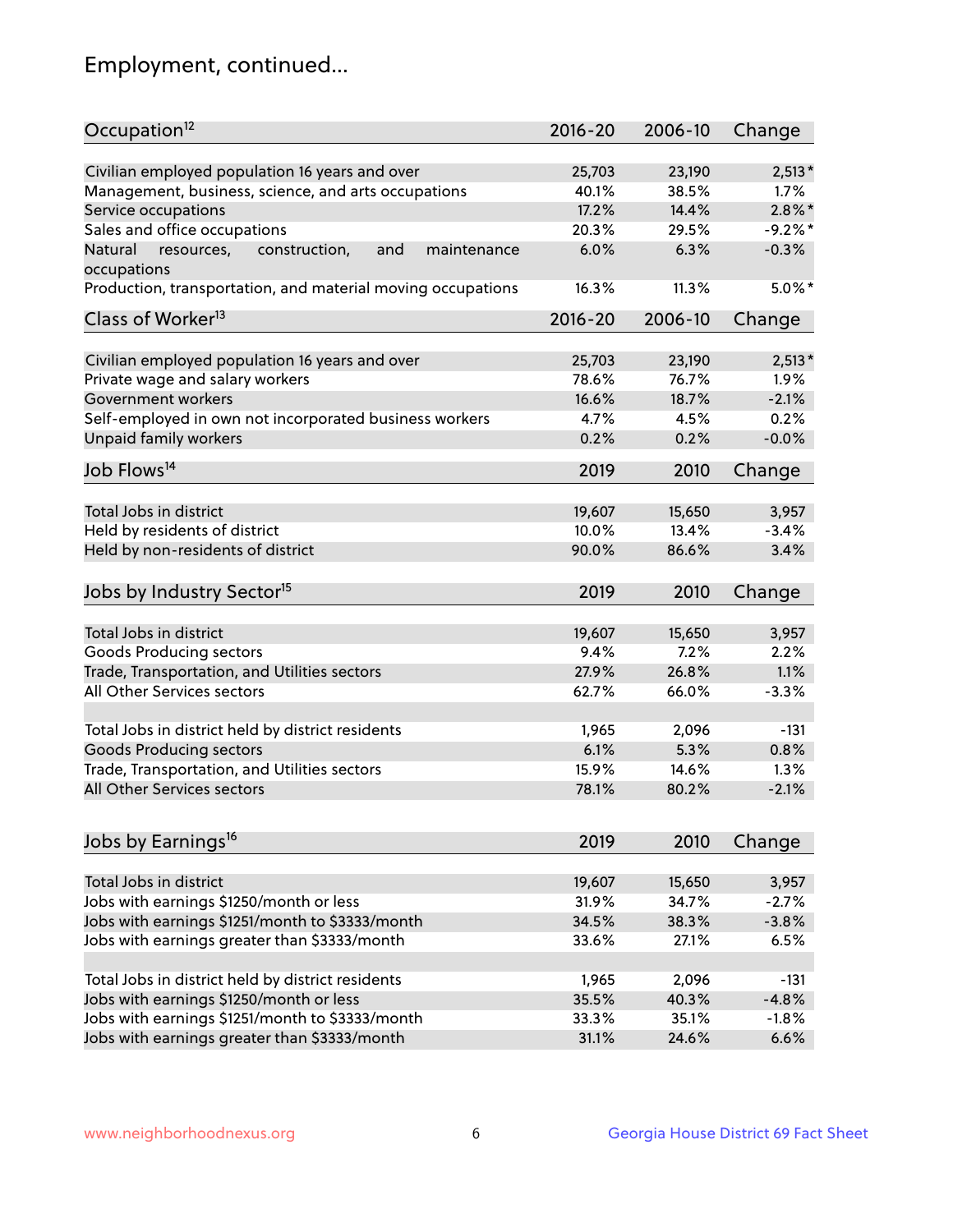## Employment, continued...

| Jobs by Age of Worker <sup>17</sup>               | 2019   | 2010   | Change  |
|---------------------------------------------------|--------|--------|---------|
|                                                   |        |        |         |
| Total Jobs in district                            | 19,607 | 15,650 | 3,957   |
| Jobs with workers age 29 or younger               | 27.5%  | 25.3%  | 2.2%    |
| Jobs with workers age 30 to 54                    | 50.4%  | 56.9%  | $-6.5%$ |
| Jobs with workers age 55 or older                 | 22.1%  | 17.8%  | 4.3%    |
|                                                   |        |        |         |
| Total Jobs in district held by district residents | 1.965  | 2,096  | $-131$  |
| Jobs with workers age 29 or younger               | 25.3%  | 23.1%  | 2.3%    |
| Jobs with workers age 30 to 54                    | 45.2%  | 51.7%  | $-6.4%$ |
| Jobs with workers age 55 or older                 | 29.4%  | 25.2%  | 4.2%    |

#### Education

| School Enrollment <sup>18</sup>                | $2016 - 20$ | 2006-10 | Change     |
|------------------------------------------------|-------------|---------|------------|
|                                                |             |         |            |
| Population 3 years and over enrolled in school | 13,169      | 14,092  | $-923$     |
| Nursery school, preschool                      | $7.8\%$     | 5.3%    | $2.5%$ *   |
| Kindergarten                                   | 5.3%        | 5.2%    | 0.0%       |
| Elementary school (grades 1-8)                 | 34.6%       | 42.3%   | $-7.8\%$ * |
| High school (grades 9-12)                      | 25.9%       | 24.5%   | 1.4%       |
| College or graduate school                     | 26.5%       | 22.7%   | 3.8%       |
| Educational Attainment <sup>19</sup>           | $2016 - 20$ | 2006-10 | Change     |
|                                                |             |         |            |
| Population 25 years and over                   | 36,238      | 32,864  | $3,374*$   |
| Less than 9th grade                            | $1.3\%$     | 2.2%    | $-0.9\%$   |
| 9th to 12th grade, no diploma                  | 3.4%        | 7.2%    | $-3.8\%$ * |
| High school graduate (includes equivalency)    | 27.6%       | 25.1%   | $2.5\%$ *  |
| Some college, no degree                        | 21.6%       | 24.5%   | $-2.9\%$ * |
| Associate's degree                             | 10.5%       | 7.2%    | $3.3\%$ *  |
| Bachelor's degree                              | 21.2%       | 22.3%   | $-1.1%$    |
| Graduate or professional degree                | 14.3%       | 11.5%   | $2.8\%*$   |
|                                                |             |         |            |
| Percent high school graduate or higher         | 95.3%       | 90.6%   | $4.7\%$ *  |
| Percent bachelor's degree or higher            | 35.5%       | 33.8%   | 1.7%       |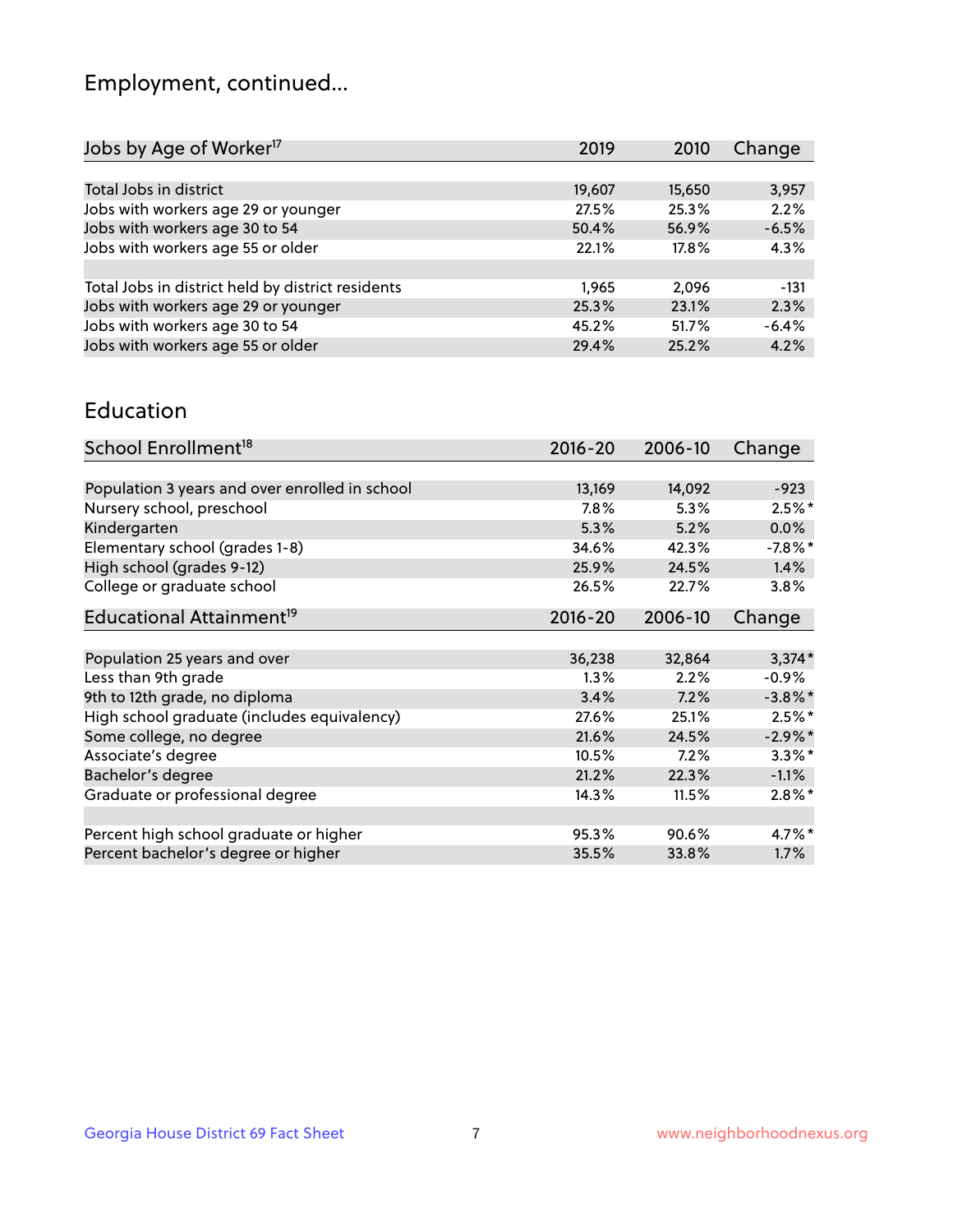## Housing

| Households by Type <sup>20</sup>                     | 2016-20     | 2006-10 | Change     |
|------------------------------------------------------|-------------|---------|------------|
| <b>Total households</b>                              | 19,492      | 18,402  | $1,090*$   |
| Family households (families)                         | 71.0%       | 71.9%   | $-0.9%$    |
| With own children under 18 years                     | 27.3%       | 32.1%   | $-4.8\%$ * |
| Married-couple family                                | 46.2%       | 52.7%   | $-6.4\%$ * |
| With own children of the householder under 18 years  | 16.4%       | 22.4%   | $-5.9%$ *  |
| Male householder, no wife present, family            | 8.7%        | 3.5%    | $5.3\%$ *  |
| With own children of the householder under 18 years  | 4.2%        | 1.4%    | $2.8\%$ *  |
| Female householder, no husband present, family       | 16.0%       | 15.8%   | 0.2%       |
| With own children of the householder under 18 years  | 6.6%        | 8.4%    | $-1.7%$    |
| Nonfamily households                                 | 29.0%       | 28.1%   | 0.9%       |
| Householder living alone                             | 24.6%       | 24.5%   | 0.0%       |
| 65 years and over                                    | 11.0%       | 9.4%    | 1.6%       |
|                                                      |             |         |            |
| Households with one or more people under 18 years    | 32.8%       | 35.7%   | $-2.9%$ *  |
| Households with one or more people 65 years and over | 32.2%       | 24.5%   | $7.7\%$ *  |
|                                                      |             |         |            |
| Average household size                               | 2.72        | 2.65    | $0.07*$    |
| Average family size                                  | 3.24        | 3.17    | 0.07       |
| Housing Occupancy <sup>21</sup>                      | 2016-20     | 2006-10 | Change     |
|                                                      |             |         |            |
| Total housing units                                  | 20,815      | 20,364  | 452        |
| Occupied housing units                               | 93.6%       | 90.4%   | $3.3\%$ *  |
| Vacant housing units                                 | 6.4%        | 9.6%    | $-3.3\%$ * |
|                                                      |             |         |            |
| Homeowner vacancy rate                               | 0.5         | 4.0     | $-3.5*$    |
| Rental vacancy rate                                  | 6.3         | 8.6     | $-2.3$     |
|                                                      |             |         |            |
| Units in Structure <sup>22</sup>                     | $2016 - 20$ | 2006-10 | Change     |
|                                                      |             |         |            |
| Total housing units                                  | 20,815      | 20,364  | 452        |
| 1-unit, detached                                     | 84.3%       | 80.7%   | $3.6\%$ *  |
| 1-unit, attached                                     | 5.7%        | 5.7%    | $-0.0%$    |
| 2 units                                              | 0.5%        | 1.0%    | $-0.5%$    |
| 3 or 4 units                                         | 2.1%        | 1.7%    | 0.4%       |
| 5 to 9 units                                         | 2.8%        | 3.6%    | $-0.8%$    |
| 10 to 19 units                                       | 0.7%        | 2.1%    | $-1.4%$    |
| 20 or more units                                     | 1.7%        | 2.2%    | $-0.5%$    |
| Mobile home                                          | 2.0%        | 2.9%    | $-0.9%$    |
| Boat, RV, van, etc.                                  | 0.2%        | 0.0%    | 0.1%       |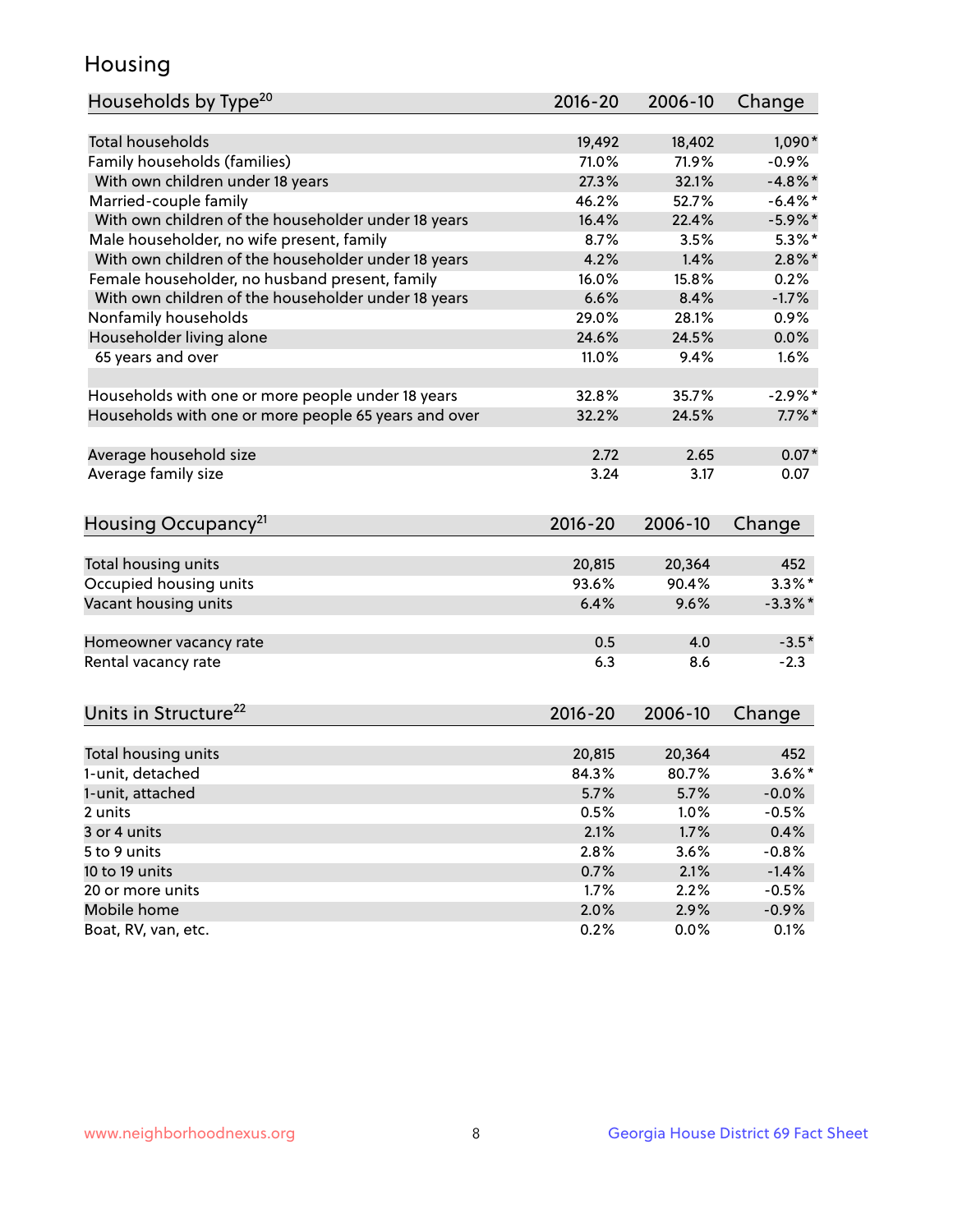## Housing, Continued...

| Year Structure Built <sup>23</sup>             | 2016-20      | 2006-10 | Change     |
|------------------------------------------------|--------------|---------|------------|
| Total housing units                            | 20,815       | 20,364  | 452        |
| Built 2014 or later                            | 3.3%         | (X)     | (X)        |
| Built 2010 to 2013                             | 1.8%         | (X)     | (X)        |
| Built 2000 to 2009                             | 25.0%        | 26.7%   | $-1.6%$    |
|                                                | 22.3%        | 20.1%   | 2.1%       |
| Built 1990 to 1999                             | 21.6%        |         | $-2.4%$    |
| Built 1980 to 1989                             |              | 24.0%   |            |
| Built 1970 to 1979                             | 16.9%        | 18.2%   | $-1.2%$    |
| Built 1960 to 1969                             | 5.5%         | 6.7%    | $-1.1%$    |
| Built 1950 to 1959<br>Built 1940 to 1949       | 1.9%<br>0.8% | 2.4%    | $-0.5%$    |
|                                                |              | 0.8%    | $-0.0%$    |
| Built 1939 or earlier                          | 0.9%         | 1.2%    | $-0.3%$    |
| Housing Tenure <sup>24</sup>                   | $2016 - 20$  | 2006-10 | Change     |
| Occupied housing units                         | 19,492       | 18,402  | 1,090*     |
| Owner-occupied                                 | 77.3%        | 80.8%   | $-3.5%$ *  |
| Renter-occupied                                | 22.7%        | 19.2%   | $3.5\%$ *  |
| Average household size of owner-occupied unit  | 2.68         | 2.62    | 0.05       |
| Average household size of renter-occupied unit | 2.86         | 2.74    | 0.12       |
| Residence 1 Year Ago <sup>25</sup>             | 2016-20      | 2006-10 | Change     |
| Population 1 year and over                     | 52,650       | 48,786  | $3,864*$   |
| Same house                                     | 87.8%        | 84.2%   | $3.6\%$ *  |
| Different house in the U.S.                    | 11.7%        | 15.6%   | $-3.9\%$ * |
| Same county                                    | 2.9%         | 6.9%    | $-4.0\%$ * |
| Different county                               | 8.8%         | 8.7%    | 0.1%       |
| Same state                                     | 6.5%         | 5.9%    | 0.6%       |
| Different state                                | 2.3%         | 2.8%    | $-0.5%$    |
| Abroad                                         | 0.4%         | 0.2%    | 0.3%       |
|                                                |              |         |            |
| Value of Housing Unit <sup>26</sup>            | 2016-20      | 2006-10 | Change     |
| Owner-occupied units                           | 15,073       | 14,875  | 198        |
| Less than \$50,000                             | 3.0%         | 2.6%    | 0.5%       |
| \$50,000 to \$99,999                           | 5.8%         | 6.8%    | $-1.0%$    |
| \$100,000 to \$149,999                         | 19.1%        | 19.9%   | $-0.8%$    |
| \$150,000 to \$199,999                         | 22.0%        | 28.0%   | $-6.0\%$ * |
| \$200,000 to \$299,999                         | 29.3%        | 25.2%   | $4.2\%$ *  |
| \$300,000 to \$499,999                         | 17.8%        | 14.1%   | $3.7\%$ *  |
| \$500,000 to \$999,999                         | 2.9%         | 3.1%    | $-0.3%$    |
| \$1,000,000 or more                            | 0.0%         | 0.4%    | $-0.4%$    |
| Median (dollars)                               | 200,091      | 184,690 | 15,400*    |
| Mortgage Status <sup>27</sup>                  | 2016-20      | 2006-10 | Change     |
| Owner-occupied units                           | 15,073       | 14,875  | 198        |
| Housing units with a mortgage                  | 76.2%        | 78.8%   | $-2.6%$    |
| Housing units without a mortgage               | 23.8%        | 21.2%   | 2.6%       |
|                                                |              |         |            |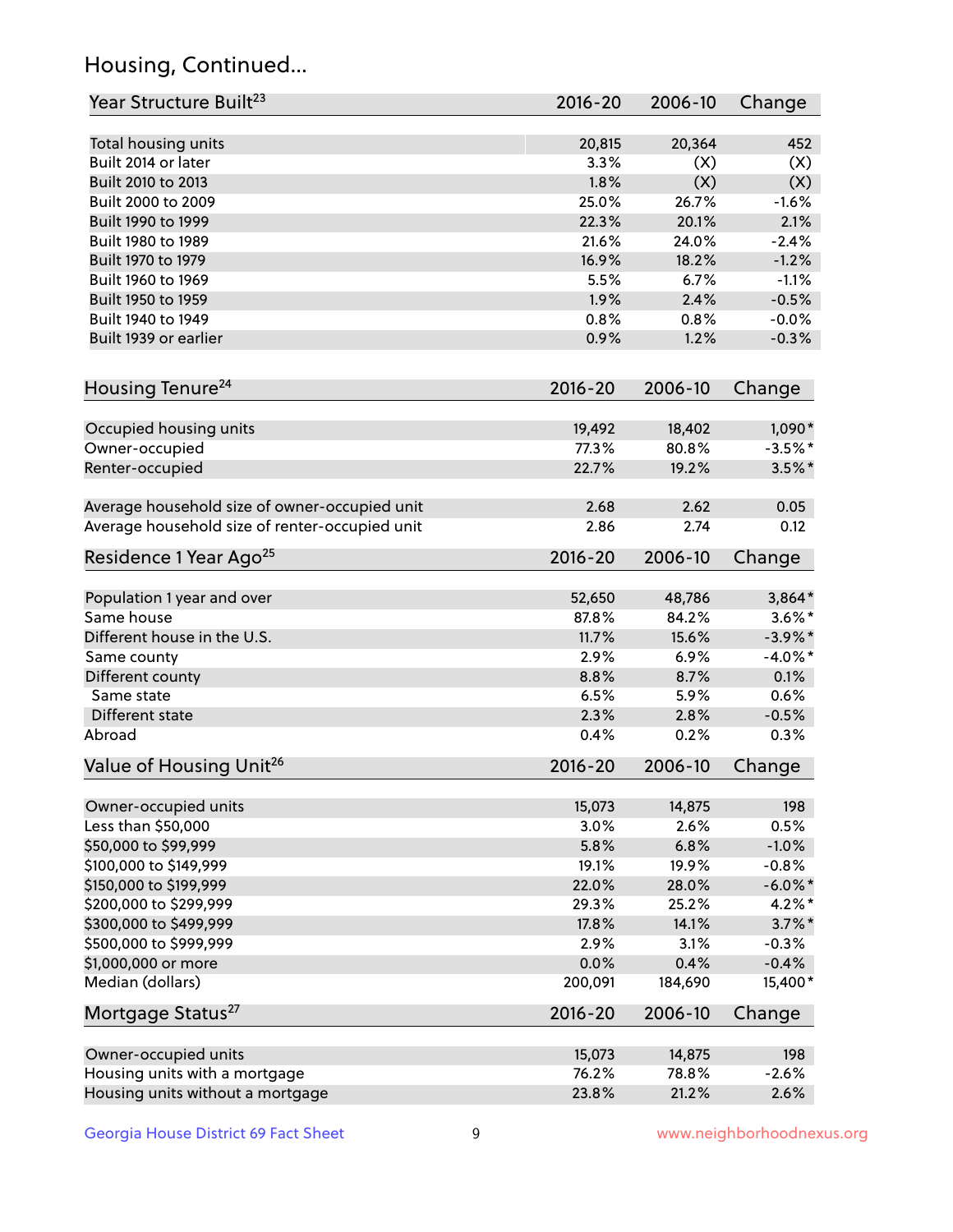## Housing, Continued...

| Selected Monthly Owner Costs <sup>28</sup>                                            | 2016-20     | 2006-10 | Change     |
|---------------------------------------------------------------------------------------|-------------|---------|------------|
| Housing units with a mortgage                                                         | 11,491      | 11,729  | $-238$     |
| Less than \$300                                                                       | 0.0%        | 0.2%    | $-0.2%$    |
| \$300 to \$499                                                                        | 0.3%        | 0.5%    | $-0.2%$    |
| \$500 to \$999                                                                        | 15.8%       | 12.7%   | 3.0%       |
| \$1,000 to \$1,499                                                                    | 39.7%       | 32.9%   | $6.8\%$ *  |
| \$1,500 to \$1,999                                                                    | 22.8%       | 26.9%   | $-4.1%$    |
| \$2,000 to \$2,999                                                                    | 17.6%       | 18.6%   | $-1.0%$    |
| \$3,000 or more                                                                       | 3.8%        | 8.3%    | $-4.4\%$ * |
| Median (dollars)                                                                      | 1,428       | 1,569   | $-142*$    |
|                                                                                       |             |         |            |
| Housing units without a mortgage                                                      | 3,583       | 3,147   | 436*       |
| Less than \$150                                                                       | 1.1%        | 1.2%    | $-0.2%$    |
| \$150 to \$249                                                                        | 5.0%        | 8.8%    | $-3.8%$    |
| \$250 to \$349                                                                        | 16.9%       | 20.0%   | $-3.1%$    |
| \$350 to \$499                                                                        | 37.2%       | 33.8%   | 3.4%       |
| \$500 to \$699                                                                        | 25.1%       | 26.2%   | $-1.0%$    |
| \$700 or more                                                                         | 14.7%       | 10.0%   | 4.7%       |
| Median (dollars)                                                                      | 460         | 434     | $26*$      |
| Selected Monthly Owner Costs as a Percentage of<br>Household Income <sup>29</sup>     | $2016 - 20$ | 2006-10 | Change     |
| Housing units with a mortgage (excluding units where<br>SMOCAPI cannot be computed)   | 11,301      | 11,699  | $-398$     |
| Less than 20.0 percent                                                                | 43.5%       | 32.2%   | $11.4\%$ * |
| 20.0 to 24.9 percent                                                                  | 17.0%       | 15.1%   | 1.9%       |
| 25.0 to 29.9 percent                                                                  | 11.8%       | 12.6%   | $-0.8%$    |
| 30.0 to 34.9 percent                                                                  | 7.6%        | 10.6%   | $-3.1\%$ * |
| 35.0 percent or more                                                                  | 20.1%       | 29.5%   | $-9.4\%$ * |
| Not computed                                                                          | 190         | 30      | 160        |
| Housing unit without a mortgage (excluding units where<br>SMOCAPI cannot be computed) | 3,443       | 3,144   | 299        |
| Less than 10.0 percent                                                                | 61.5%       | 53.6%   | 7.9%       |
| 10.0 to 14.9 percent                                                                  | 17.2%       | 16.9%   | 0.3%       |
| 15.0 to 19.9 percent                                                                  | 5.5%        | 11.5%   | $-6.0%$    |
| 20.0 to 24.9 percent                                                                  | 5.2%        | 7.0%    | $-1.8%$    |
| 25.0 to 29.9 percent                                                                  | 1.5%        | 2.6%    | $-1.1%$    |
| 30.0 to 34.9 percent                                                                  | 2.4%        | 3.3%    | $-0.9%$    |
| 35.0 percent or more                                                                  | 6.7%        | 5.1%    | 1.6%       |
| Not computed                                                                          | 140         | 3       | 137        |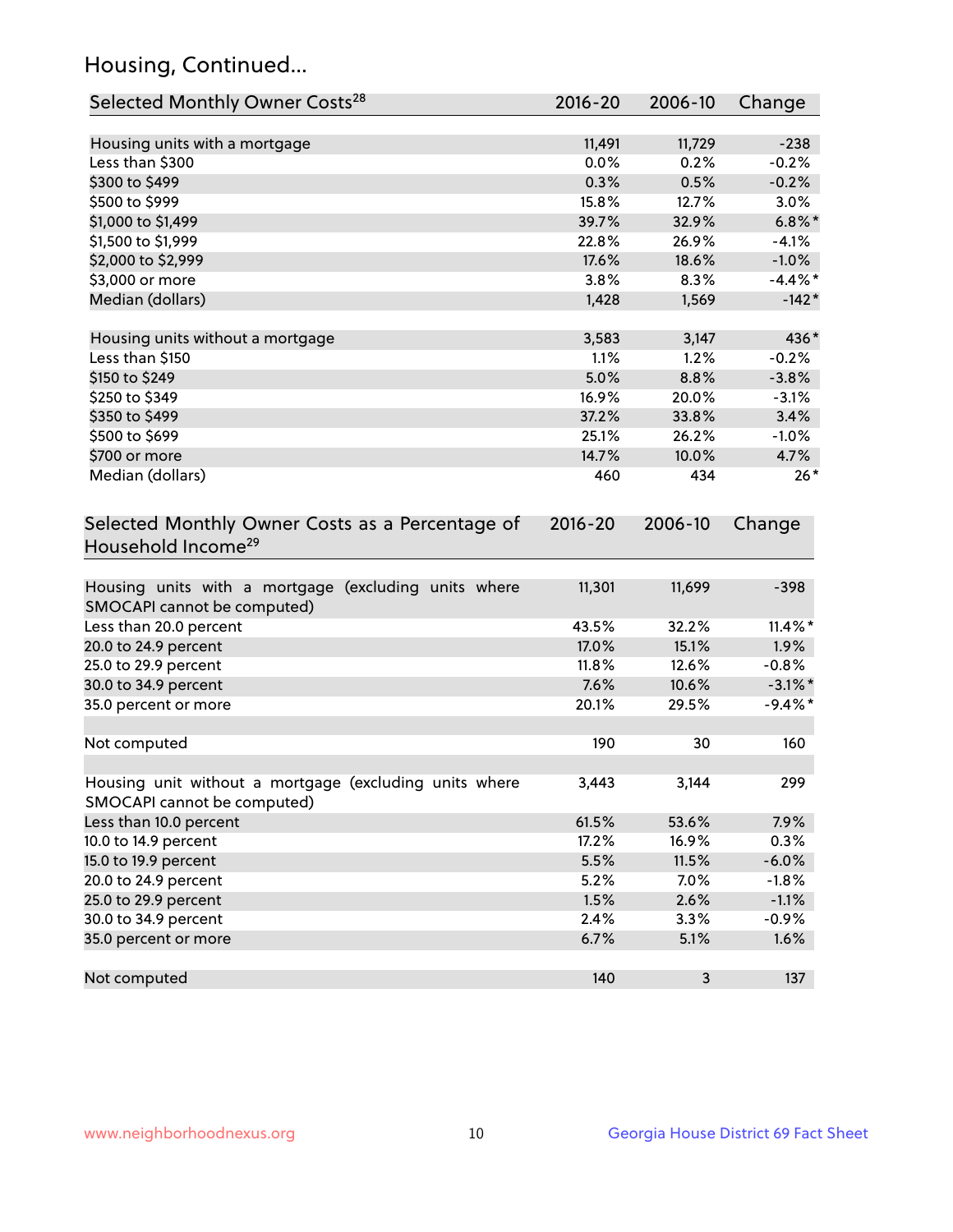## Housing, Continued...

| Gross Rent <sup>30</sup>   | 2016-20 | 2006-10 | Change   |
|----------------------------|---------|---------|----------|
|                            |         |         |          |
| Occupied units paying rent | 4,206   | 3,359   | 847*     |
| Less than \$200            | 0.4%    | 1.9%    | $-1.5%$  |
| \$200 to \$499             | 2.6%    | 7.5%    | $-4.9%$  |
| \$500 to \$749             | 0.7%    | 18.1%   | $-17.4%$ |
| \$750 to \$999             | 13.5%   | 25.6%   | $-12.2%$ |
| \$1,000 to \$1,499         | 54.4%   | 30.4%   | 24.0%*   |
| \$1,500 to \$1,999         | 22.8%   | 13.5%   | 9.3%     |
| \$2,000 or more            | 5.6%    | 2.9%    | 2.7%     |
| Median (dollars)           | 1,308   | 1,177   | $131*$   |
|                            |         |         |          |
| No rent paid               | 213     | 168     | 45       |

| Gross Rent as a Percentage of Household Income <sup>31</sup>                   | $2016 - 20$ | 2006-10  | Change   |
|--------------------------------------------------------------------------------|-------------|----------|----------|
|                                                                                |             |          |          |
| Occupied units paying rent (excluding units where GRAPI<br>cannot be computed) | 4,186       | 3,286    | 900      |
| Less than 15.0 percent                                                         | 8.2%        | 9.5%     | $-1.3%$  |
| 15.0 to 19.9 percent                                                           | 14.8%       | 9.2%     | 5.7%     |
| 20.0 to 24.9 percent                                                           | 19.0%       | $10.8\%$ | 8.3%     |
| 25.0 to 29.9 percent                                                           | 8.2%        | 8.8%     | $-0.6%$  |
| 30.0 to 34.9 percent                                                           | 9.8%        | 9.6%     | 0.3%     |
| 35.0 percent or more                                                           | 39.9%       | 52.2%    | $-12.3%$ |
|                                                                                |             |          |          |
| Not computed                                                                   | 233         | 240      | $-7$     |

## Transportation

| Commuting to Work <sup>32</sup>           | $2016 - 20$ | 2006-10 | Change     |
|-------------------------------------------|-------------|---------|------------|
|                                           |             |         |            |
| Workers 16 years and over                 | 25,273      | 22,369  | $2,904*$   |
| Car, truck, or van - drove alone          | 79.3%       | 83.2%   | $-3.9\%$ * |
| Car, truck, or van - carpooled            | 7.2%        | 7.4%    | $-0.2%$    |
| Public transportation (excluding taxicab) | 5.2%        | 2.9%    | $2.3\%$ *  |
| Walked                                    | 0.4%        | 0.8%    | $-0.4%$    |
| Other means                               | $1.0\%$     | 1.3%    | $-0.3%$    |
| Worked at home                            | $7.0\%$     | 4.5%    | $2.5\%$ *  |
|                                           |             |         |            |
| Mean travel time to work (minutes)        | 34.8        | 30.7    | $4.1*$     |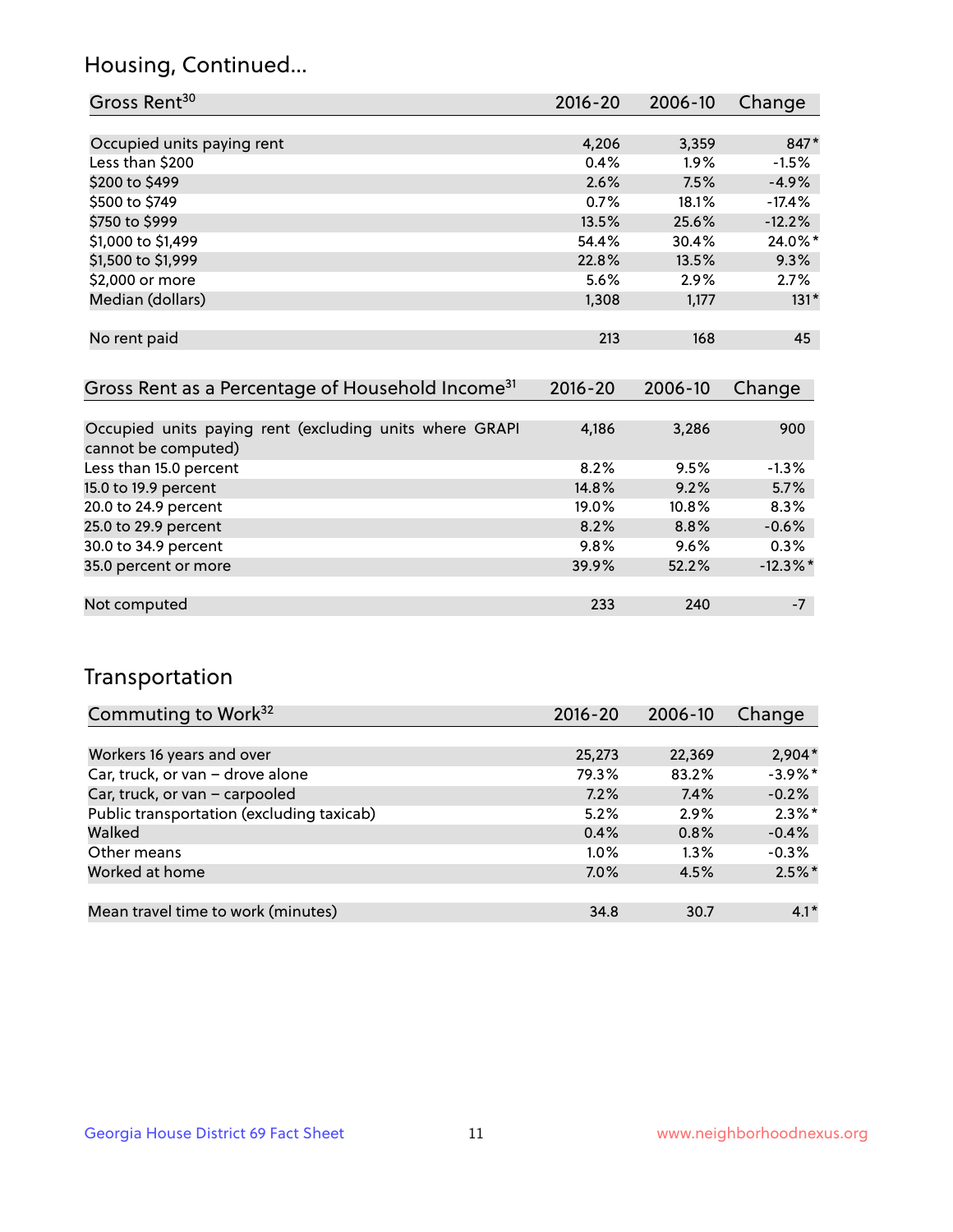## Transportation, Continued...

| Vehicles Available <sup>33</sup> | $2016 - 20$ | 2006-10 | Change   |
|----------------------------------|-------------|---------|----------|
|                                  |             |         |          |
| Occupied housing units           | 19,492      | 18,402  | $1,090*$ |
| No vehicles available            | 3.5%        | 4.0%    | $-0.6%$  |
| 1 vehicle available              | 32.2%       | 31.3%   | 0.9%     |
| 2 vehicles available             | 37.2%       | 38.9%   | $-1.6%$  |
| 3 or more vehicles available     | 27.1%       | 25.8%   | 1.3%     |

#### Health

| Health Insurance coverage <sup>34</sup>                 | 2016-20 |
|---------------------------------------------------------|---------|
|                                                         |         |
| Civilian Noninstitutionalized Population                | 52,839  |
| With health insurance coverage                          | 89.5%   |
| With private health insurance coverage                  | 73.7%   |
| With public health coverage                             | 30.7%   |
| No health insurance coverage                            | 10.5%   |
| Civilian Noninstitutionalized Population Under 19 years | 12,100  |
| No health insurance coverage                            | 6.9%    |
| Civilian Noninstitutionalized Population 19 to 64 years | 31,993  |
| In labor force:                                         | 25,033  |
| Employed:                                               | 23,158  |
| With health insurance coverage                          | 88.4%   |
| With private health insurance coverage                  | 85.7%   |
| With public coverage                                    | 7.7%    |
| No health insurance coverage                            | 11.6%   |
| Unemployed:                                             | 1,875   |
| With health insurance coverage                          | 54.6%   |
| With private health insurance coverage                  | 29.6%   |
| With public coverage                                    | 26.0%   |
| No health insurance coverage                            | 45.4%   |
| Not in labor force:                                     | 6,960   |
| With health insurance coverage                          | 83.2%   |
| With private health insurance coverage                  | 63.6%   |
| With public coverage                                    | 30.6%   |
| No health insurance coverage                            | 16.8%   |